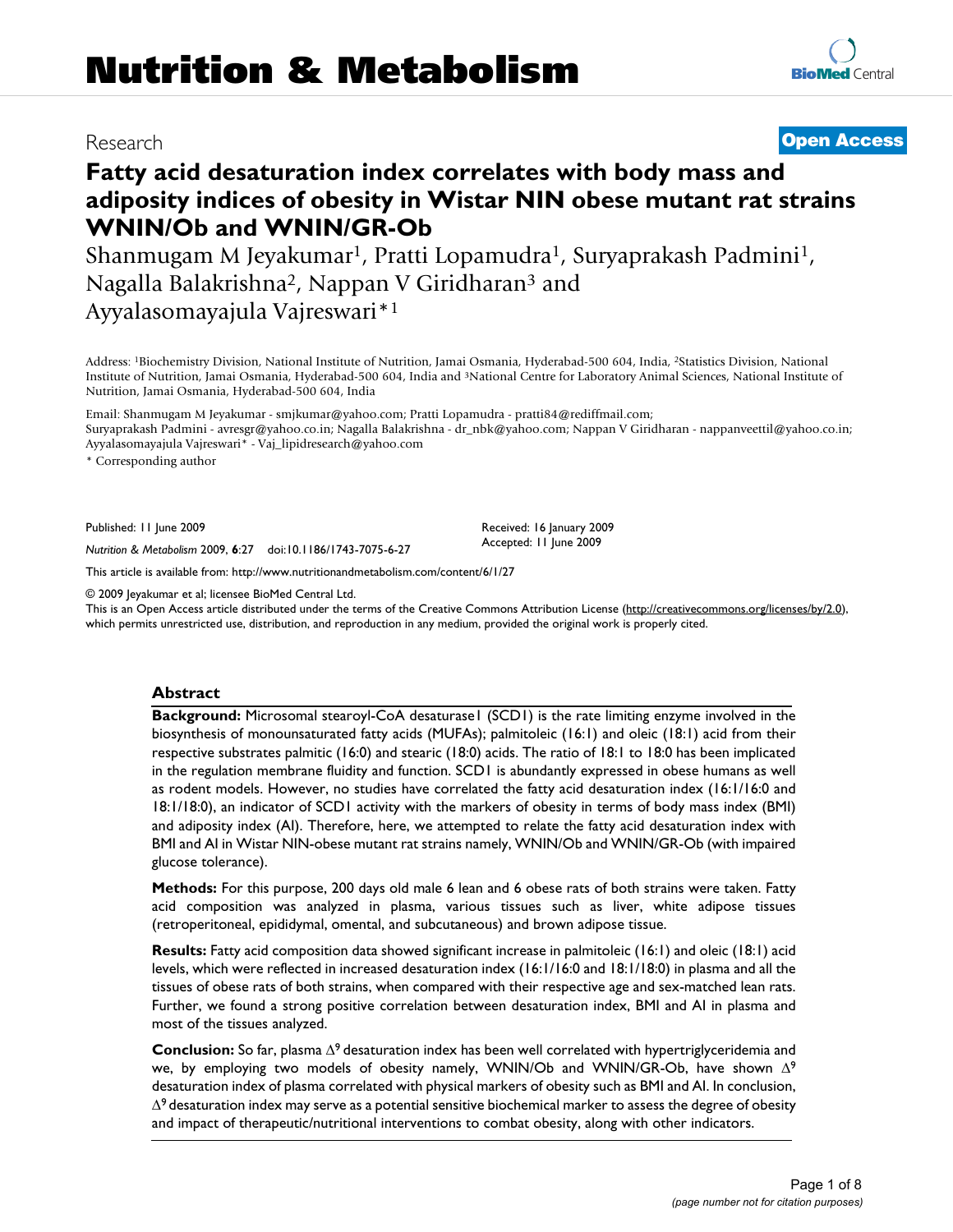# **Background**

Obesity, arising out of modern lifestyle has attained the status of "globesity" and affecting the health of millions of people with various socio-economic consequences. Obesity, a condition caused by imbalanced energy homeostasis, manifests itself as excessive fat deposition and often associated with several morbidities, such as type 2 diabetes, hypertension, coronary heart disease, and certain types of cancers, respiratory complications and osteoarthrites [[1](#page-7-0)]. Microsomal stearoyl-CoA desaturase1 (SCD1) is the rate limiting enzyme involved in the biosynthesis of monounsaturated fatty acids (MUFA); palmitoleoyl and oleoyl-CoAs from their respective substrates palmitoyl and stearoyl-CoAs by  $\Delta^9$ -cis desaturation. These MUFAs are major substrates for the synthesis of various lipids such as phospholipids (PL), triglycerides (TG), cholesteryl and wax esters. The ratio of stearic (18:0) to oleic (18:1) acids has been implicated in the regulation of cell growth and differentiation through effects on membrane fluidity and signal transduction [[2](#page-7-1)]. Recent studies have established that SCD1 is the most highly expressed gene in human and rodent models of obesity [[3](#page-7-2)[,4\]](#page-7-3). Further, it has been shown that SCD1 determines the fate of energy, whether it should go for storage or for oxidation [[5](#page-7-4)]. Therefore, it appears that the SCD1 activity may be one of the crucial factors that play a major role in the development of obesity and its associated disorders.

Previously, Attie et al have reported a positive correlation between the SCD1 activity, in terms of desaturation index and plasma TG levels both in humans and mice [\[6](#page-7-5)]. Further, another study by Mar-Heyming et al, wherein dyslipidemia has been shown to be positively correlated with plasma desaturase index in patients of familial combined hyperlipidemia [[7](#page-7-6)]. However, so far, no study has related the fatty acid desaturation index to physical markers of obesity such as body mass and adiposity indices (BMI & AI respectively). Therefore, here, we tried to address the relationship between the fatty acid desaturation index, an indicator of SCD1 activity, to BMI and AI of genetically obese rats of Wistar NIN strains namely, WNIN/Ob and WNIN/GR-Ob (with impaired glucose tolerance). The origin, physical and certain biochemical characteristics of these rats strains are already described in our previous publications [[8](#page-7-7)[,9\]](#page-7-8).

# **Methods**

# *Animals*

200 days old 6 male rats of lean and obese phenotypes of both WNIN/Ob and WNIN/GR-Ob (with impaired glucose tolerance) strains were taken from stock colony fed on standard pellet diet containing 4% ground nut oil (composition of diet is given in table [1](#page-1-0)). Body weights were recorded. After over-night fasting, blood was collected from retro-orbital sinus for plasma separation. Rats were killed after  $CO<sub>2</sub>$  asphyxiation. Various tissues such as

<span id="page-1-0"></span>

| Ingredients               | g/100 |
|---------------------------|-------|
| Wheat flour               | 22.5  |
| Roasted bengal gram flour | 60    |
| Skim milk powder          | 5     |
| Casein                    | 4     |
| Refined groundnut oil     | 4     |
| Salt mixture              | 4     |
| Vitamin mixture           | 0.5   |

liver, brown adipose tissue (BAT) and several white adipose tissues (WAT) such as retroperitoneal (RPWAT), epididymal (EWAT), subcutaneous (SWAT) and omental (OWAT) were collected, weighed, frozen immediately and stored at -80°C till further analysis.

#### *Body Mass and Adiposity Indices*

Body mass index (BMI) was calculated using the formula; weight in Kg/body length in m<sup>2</sup> [\[8\]](#page-7-7). Adiposity index was determined by the sum of weights of white adipose tissues divided by bodyweight  $\times$  100 and expressed as adiposity percent [\[8](#page-7-7)].

#### *Fast protein liquid chromatography (FPLC)-TG profile*

Lipoprotein TG profile of pooled plasma sample (200 μl) was obtained by fast protein liquid chromatography (FPLC)-size fractionation as described earlier [[9](#page-7-8)]. Triglyceride concentration was determined by using commercially available kits (BioSystems, Barcelona, Spain).

#### *Lipid extraction and Gas Chromatography analysis*

Total lipids were extracted from plasma and tissue samples, methylated and analyzed for fatty acid composition by gas liquid chromatography as described earlier [\[10](#page-7-9)].  $\Delta^9$ desaturation index i.e. ratio of monounsaturated to saturated fatty acids [palmitoleic to palmitic acid (16:1/16:0) and oleic to stearic acid (18:1/18:0) ratios], the indicator of SCD1 activity was calculated.

#### *Statistics*

SPSS software version 15.0 was used for statistical analysis. Results were expressed as means  $\pm$  SE of 6 animals from each group. The mean values of body weight, BMI and AI of lean and obese rats in different strains were compared by student's t-test. The relationship of desaturation index (16:0/16:1 & 18:0/18:1) of plasma and different tissues with BMI and AI in a given strain was analyzed by Spearman's non-parametric correlation analysis and *P* ≤ 0.05 was considered significant.

# **Results**

#### *Body weight, AI and BMI*

Table [2](#page-2-0) shows that obese rats of both WNIN/Ob and WNIN/GR-Ob strains had significantly higher body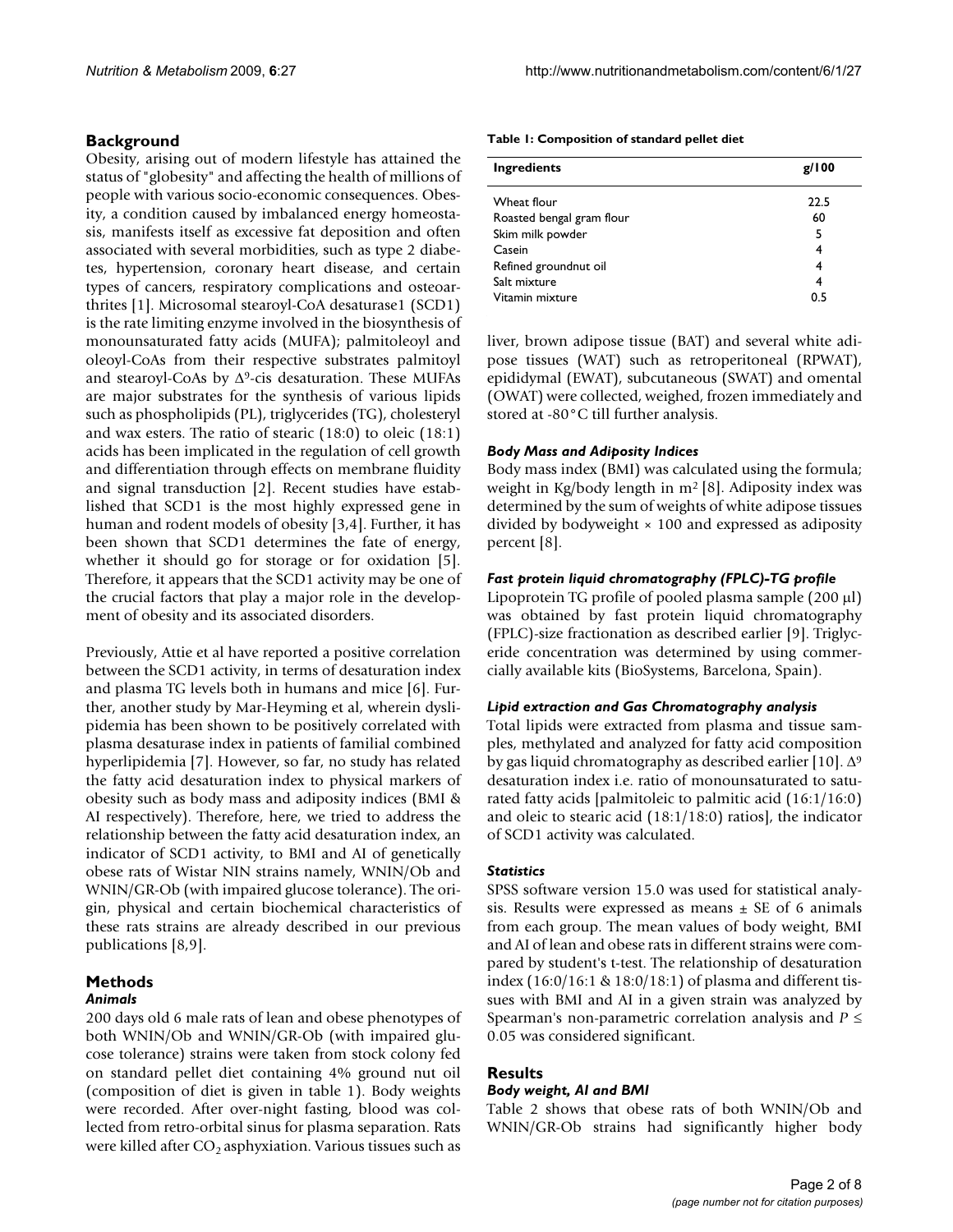weight, BMI and AI compared to their respective age and sex-matched lean counterparts.

### *Desaturation Index of plasma and various tissues*

Plasma, various white adipose tissues (RPWAT, EWAT, SWAT and OWAT) and BAT of obese rats of both strains showed higher  $\Delta$ <sup>9</sup> desaturation index as evidenced by elevated 16:1 to 16:0 and 18:1 to 18:0 ratios compared to their age and sex-matched lean rats (Figures [1](#page-3-0)a &[1](#page-3-0)b and [2a](#page-4-0) &[2b](#page-4-0)).

# *Plasma FPLC lipoprotein TG*

To authentically confirm the over-expression of hepatic SCD1 led to the hypertriglyceridemia, FPLC-plasma lipoprotein fractionation was done and TG was analyzed. Figure [3](#page-5-0). indicates the markedly elevated TG levels in VLDL fraction of obese rats compared to their lean counterparts of WNIN/Ob strain.

# *Correlation analysis*

Non-parametric spearman's correlation analysis was performed to establish the relationship between the  $\Delta^9$  desaturation index, BMI and AI. Interestingly, in WNIN/Ob strain, the fatty acid ratio 16:1 to 16:0 of plasma and all the tissues showed a strong positive correlation with BMI and AI.

Further, a significant correlation was also observed for the ratio of 18:1 to 18:0 in plasma, RPWAT, EWAT, OWAT, SWAT and BAT with BMI and AI, while in liver, this ratio did not correlate with these parameters. The correlations are presented in Table [3.](#page-6-0)

Unlike WNIN/Ob, in WNIN/GR-Ob strain, 16:1 to 16:0 ratio in plasma and all the tissue types analyzed significantly correlated with BMI and AI; except OWAT, whose ratio was not correlated with AI. Further, the ratio of 18:1 to 18:0 in plasma, liver, RPWAT, SWAT and OWAT showed strong positive correlation with BMI, while other tissues (EWAT and BAT) failed to show such correlation. On the other hand, this ratio in plasma and various tissues showed a strong positive relationship with AI (Table [4](#page-6-1)).

<span id="page-2-0"></span>

|  | Table 2: Body weight, BMI and AI of WNIN-mutant strain rats |
|--|-------------------------------------------------------------|
|--|-------------------------------------------------------------|

|                                    |                                            | WNIN/Ob                                           | WNIN/GR-Ob                                   |                                                   |  |
|------------------------------------|--------------------------------------------|---------------------------------------------------|----------------------------------------------|---------------------------------------------------|--|
|                                    | Lean                                       | Obese                                             | Lean                                         | Obese                                             |  |
| Body weight (g)<br>BMI<br>AI $(%)$ | $314 \pm 15$<br>$5.4 + 0.2$<br>$3.1 + 0.4$ | $736 \pm 22*$<br>$10.4 \pm 0.3*$<br>$21.8 + 1.6*$ | $433 \pm 13$<br>$6.5 + 0.1$<br>$2.5 \pm 0.3$ | $593 \pm 22*$<br>$9.3 \pm 0.5^*$<br>$16.6 + 1.0*$ |  |

Values are means ± SE of 6 rats from each phenotypes. Lean and obese rats of each strain was compared and \* denotes statistical significance at *P* ≤ 0.05 level (Student's t-test).

# **Discussion**

SCD1 ( $\Delta$ <sup>9</sup> desaturase) is the rate limiting enzyme involved in the biosynthesis of MUFA. In many species, different isoforms of this SCD exist. In mice four isoforms; SCD1, SCD2, SCD3 and SCD4, in rat two isoforms (SCD1, SCD2) and in humans, two SCD isoforms have been identified and characterized [[11](#page-7-10)[,5\]](#page-7-4). SCD1-/--deficient mice have defective hepatic TG and CE synthesis, despite the normal activities of acyl CoA: cholesterol acyltransferase (ACAT) and diacyl glycerol: acyltransferase (DGAT) (the enzymes responsible for cholesterol ester and triglyceride synthesis respectively) and the levels of palmitoleic (16:1) and oleic (18:1) acids in plasma and tissue lipid fractions are lower, whereas palmitic (16:0) and stearic (18:0) acid levels are found to be higher than their wild type controls. These observations suggest that endogenously synthesized MUFAs by SCD1 are the main substrates for the synthesis of hepatic TG and CE [\[12](#page-7-11)].

In agreement with the above-mentioned study, earlier, in obese rats of WNIN/Ob strain, we reported significant increase in the fatty acid desaturation index (16:1/16:0 & 18:1/18:0) (both serum and liver), and hypertriglyceridemia, which correlated well with the over-expression of hepatic SCD1mRNA and protein compared to their age and sex-matched lean rats [[10\]](#page-7-9). Similar observations were made even in obese rats of WNIN/GR-Ob strain [[9](#page-7-8)]. Hence, it has been consistently demonstrated that hepatic over-expression of SCD1 results in elevated TG levels and increased desaturation index. In the present study, the fatty acid desaturation index (both 16:1/16:0 & 18:1/ 18:0) of obese rats was significantly high in plasma, liver, various white adipose tissues and BAT of both WNIN/Ob and WNIN/GR-Ob strains compared to their respective lean mates, which clearly implies that the high expression SCD1 could be responsible for this phenomenon.

Further, to confirm the fact that the SCD1 over-expression leads to hypertriglyceridemia, TG levels in lipoprotein fractions (carried out by FPLC) were estimated. Plasma FPLC profile clearly showed an increase in VLDL-associated TG levels in obese rats compared to their lean counterparts of WNIN/Ob strain. Therefore, the present data unequivocally support that the over-expression of hepatic SCD1 leads to increased TG and VLDL synthesis and secretion and therefore, hypertriglyceridemia. Though, data on plasma FPLC profile on WNIN/GR-Ob strain are lacking, we do expect the similar pattern, as the obese rats of this strain also exhibit hypertriglyceridemia. Interestingly, sterculic acid, a cyclopropane fatty acid has been shown to inhibit 90% of SCD1 enzyme activity due to reduced protein levels, which concomitantly resulted in decreased palmitoleic (16:1) and oleic (18:1) acid levels in cultured differentiating 3T3L1 adipocytes [\[13](#page-7-12)]. Therefore, collec-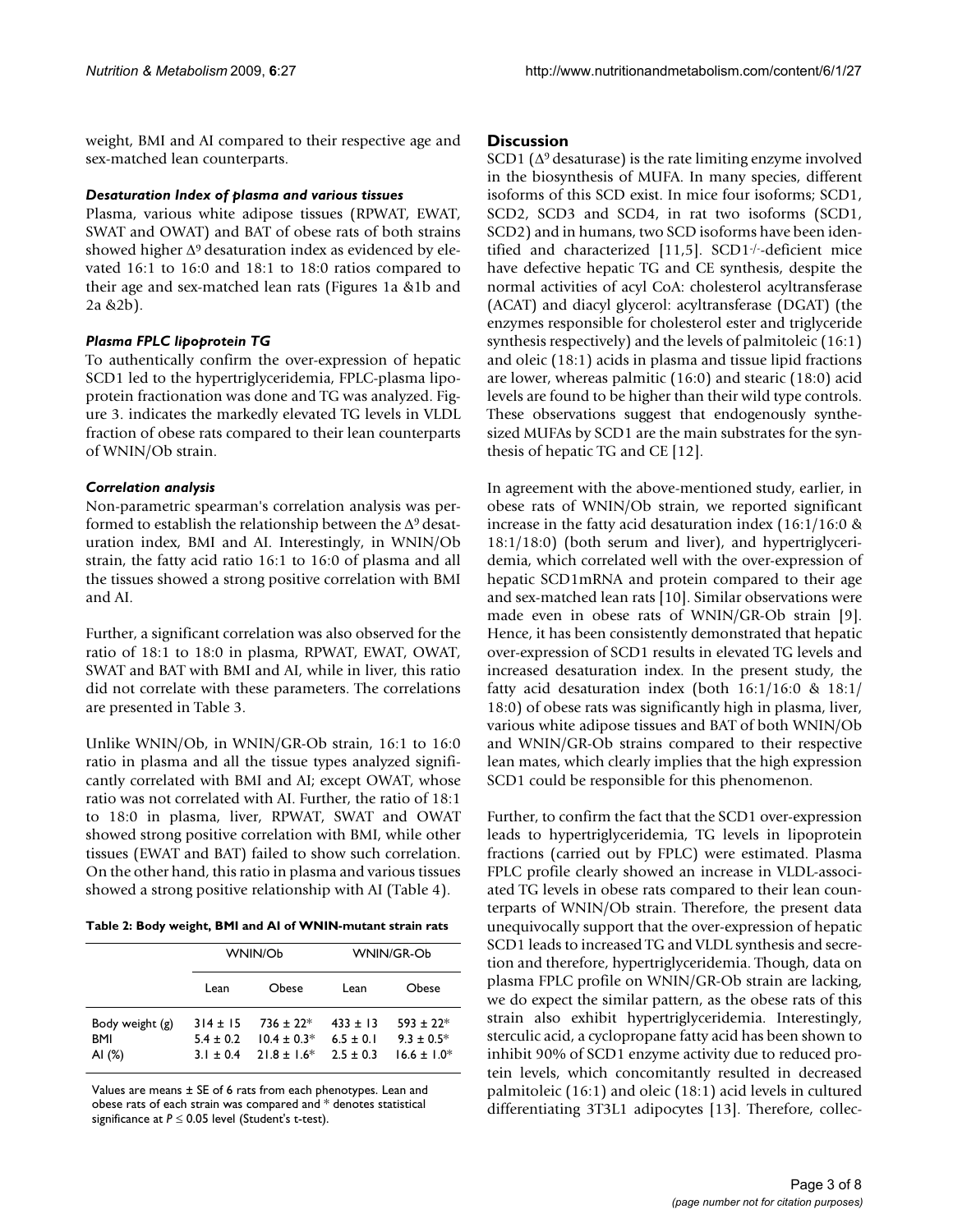<span id="page-3-0"></span>

# Figure 1

**Desaturation Index of plasma and various tissues of WNIN/Ob strain rats**. Values are mean ± SE of 6 rats from each phenotype. (a) 16:1/16:0 & (b) 18:1/18:0 fatty acid ratio of plasma, liver, various white adipose tissues (WAT) (RPWAT-retroperitoneal, EWAT-epidydimal, SWAT-subcutaneous & OWAT (Omentum) and BAT. \*Statistically significant at p ≤ 0.05 level (Student's t-test).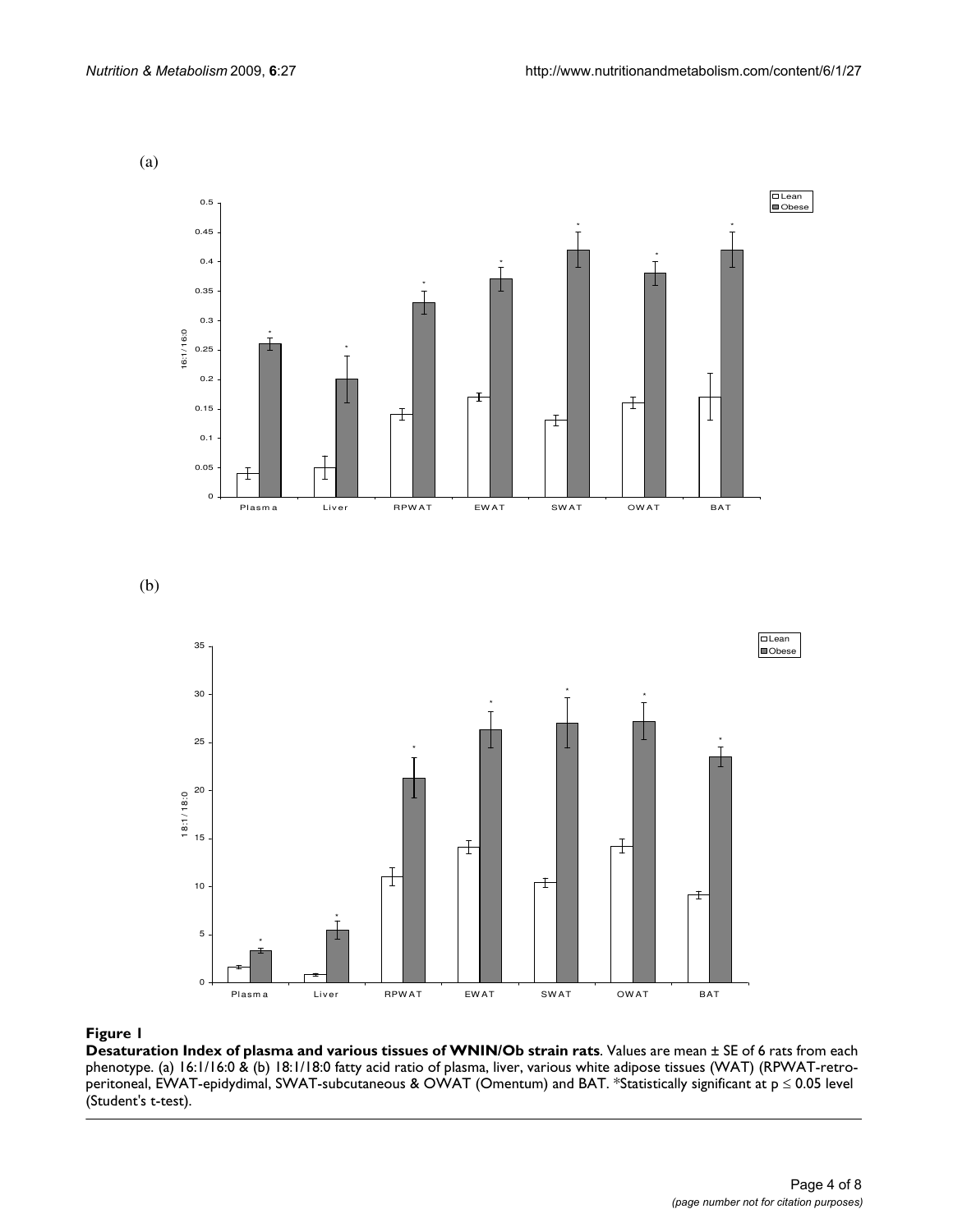<span id="page-4-0"></span>(a)



#### Figure 2

**Desaturation Index of plasma and various tissues of WNIN/GR-Ob strain rats**. Values are mean ± SE of 6 rats from each phenotype. (a) 16:1/16:0 & (b) 18:1/18:0 fatty acid ratio of plasma, liver, various white adipose tissues (WAT) (RPWATretroperitoneal, EWAT-epididymal, SWAT-subcutaneous & OWAT-Omentum) and BAT. \*Statistically significant at p ≤ 0.05 level (Student's t-test).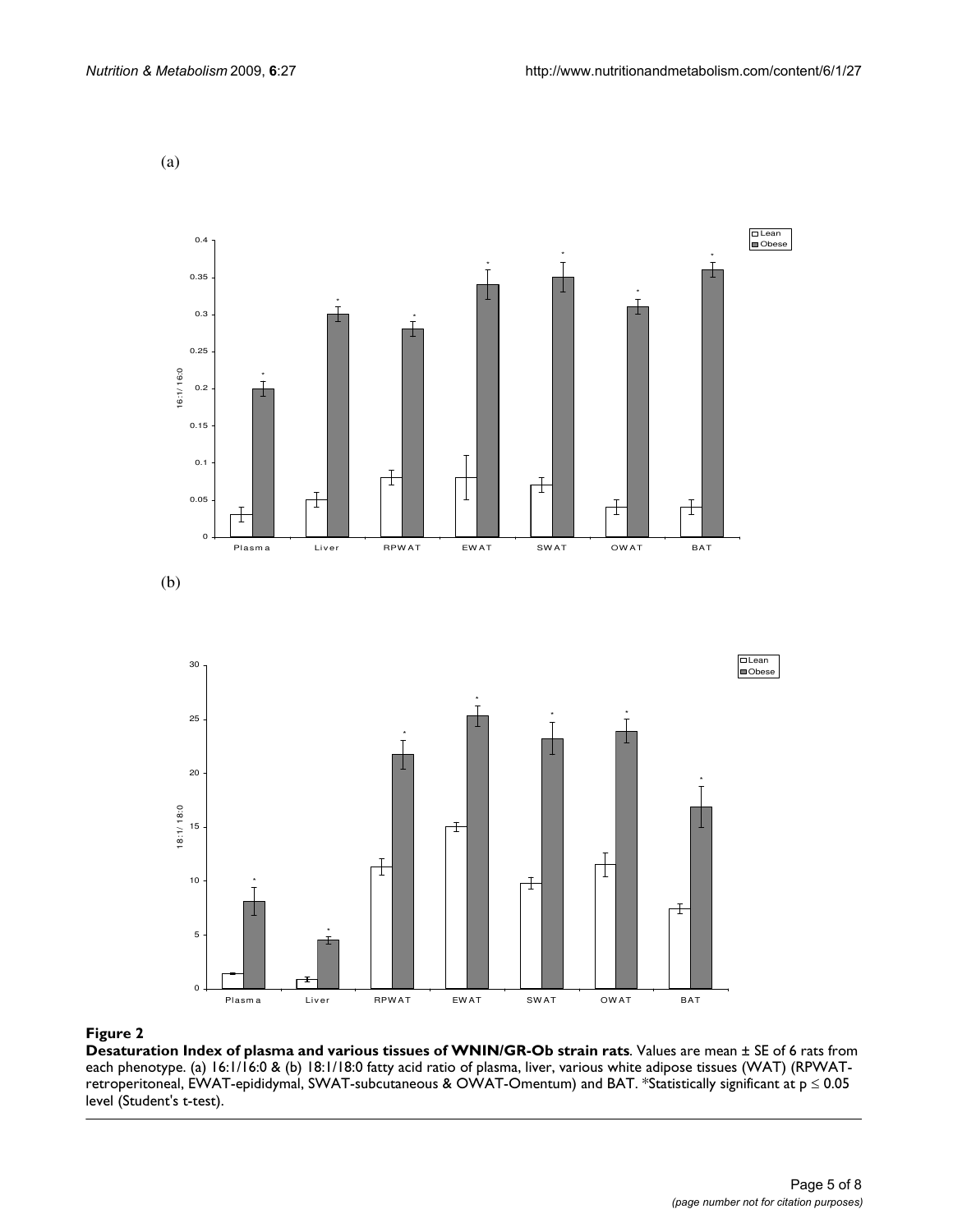<span id="page-5-0"></span>

#### **Figure 3**

**Plasma-lipoprotein TG profile of WNIN/Ob strain rats by FPLC**. 200 μl of pooled plasma samples from obese and lean rats were size fractionated by FPLC. An aliquot of each fraction was analyzed for TG content. The concentration of TG is expressed as mg/dL plasma.

tive evidence from previous studies and the data of the present study on the fatty acid desaturation index (16:1/ 16:0 & 18:1/18:0) of various tissues of two obese rat strains, clearly suggest the over-expression of SCD1 in obesity.

SCD1 mRNA is highly expressed in white adipose tissue (WAT), brown adipose tissue (BAT), meibomian gland, harderian and preputial glands. This enzyme also serves as a molecular marker for adipocyte differentiation. Some of the recent studies brought out the role of SCD1 as a critical metabolic control point in energy homeostasis, since the activity of this enzyme determines whether the fatty acids should be burnt for energy release or stored as triglycerides [[5](#page-7-4)]. Previously, Cohen et al have demonstrated the crucial role of SCD1 in the regulation energy homeostasis in ob/ob mice. Further, these authors have also shown the repressive effect of leptin on SCD1 expression and therefore, obesity and its associated metabolic changes such as hepatic steatosis in ob/ob mice. Based on these observations, the authors concluded SCD1 as a key player in energy portioning and most of the metabolic effects of leptin are possibly mediated through the suppression of this enzyme [\[14\]](#page-7-13). These experimental data unequivocally established SCD1 as one of the potent regulators of energy homeostasis and obesity.

In obese condition, especially in humans, assessing the extent of obesity is very crucial for proper metabolic management during weight loss program. Therefore, relating the anthropometric measures of obesity such as BMI and AI with the biochemical indicators would not only help in assessing the degree of obesity but also the extent of metabolic changes with regard to hypertriglyceridemia and metabolic syndrome. In a population-based cohort study, Waresnjo et al have shown the altered serum fatty acid composition due to SCD1 ( $\Delta$ <sup>9</sup>),  $\Delta$ <sup>5</sup> and  $\Delta$ <sup>6</sup>desaturase activities and its association with the metabolic syndrome and thereby suggesting that altered serum fatty acid composition may predict the development of metabolic syndrome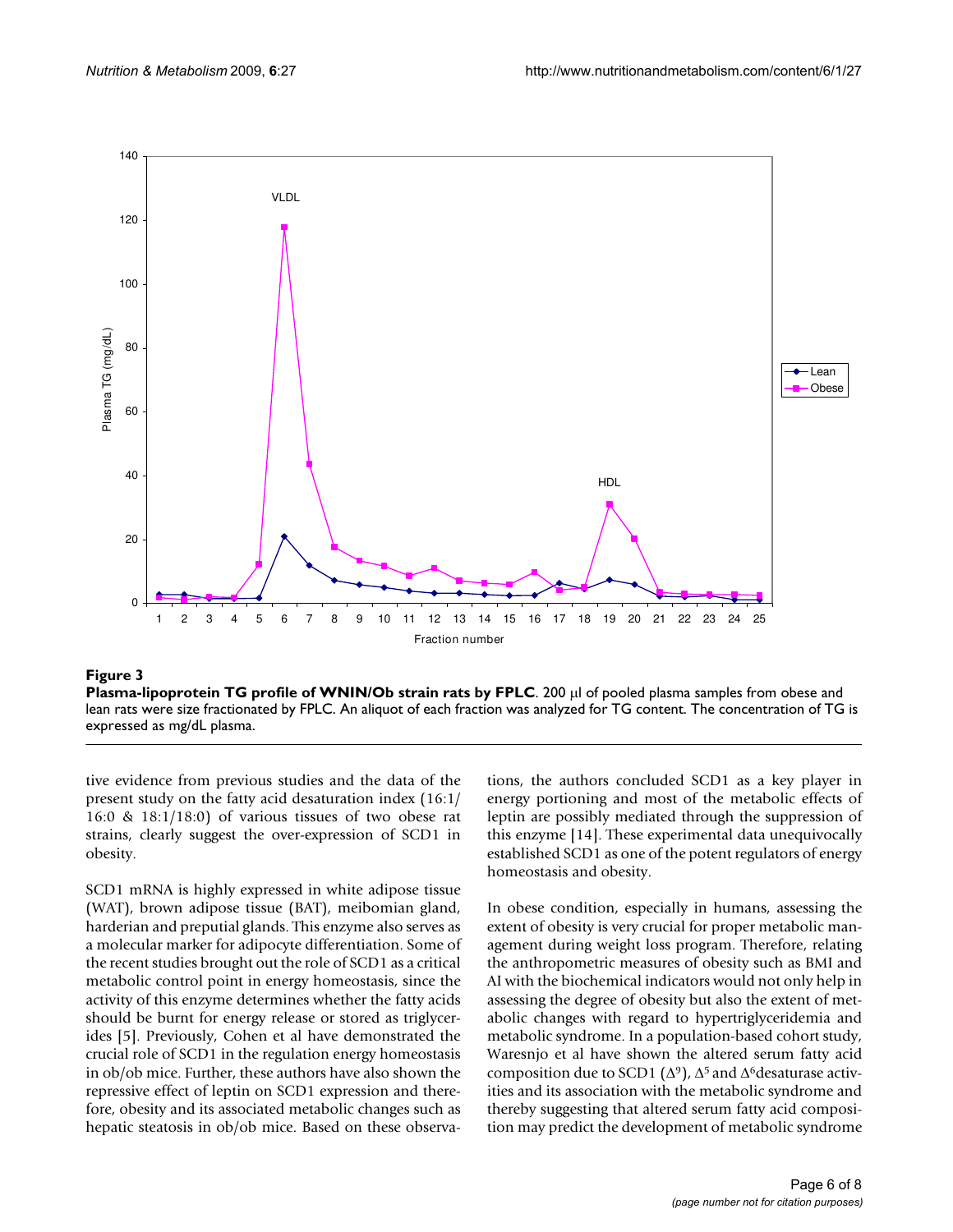| WNIN/Ob    |                         | 16:1/16:0 |       |              |             |             |             |            |
|------------|-------------------------|-----------|-------|--------------|-------------|-------------|-------------|------------|
|            |                         | Plasma    | Liver | <b>RPWAT</b> | <b>EWAT</b> | <b>SWAT</b> | <b>OWAT</b> | <b>BAT</b> |
| BMI        | Correlation coefficient | .698      | .680  | .675         | .888        | .888        | .875        | .729       |
|            | p value                 | .025      | .031  | .032         | .001        | .001        | .001        | .017       |
| Al         | Correlation coefficient | .638      | .754  | .636         | .879        | .879        | .794        | .636       |
|            | p value                 | .047      | .012  | .048         | .001        | .001        | .006        | .048       |
|            |                         | 18:1/18:0 |       |              |             |             |             |            |
|            |                         | Plasma    | Liver | <b>RPWAT</b> | <b>EWAT</b> | SWAT        | <b>OWAT</b> | <b>BAT</b> |
| <b>BMI</b> | Correlation coefficient | .809      | .590  | .837         | .778        | .778        | .760        | .839       |
|            | p value                 | .005      | .073  | .005         | .008        | .008        | .011        | .002       |
| Al         | Correlation coefficient | .842      | .539  | .867         | .903        | .903        | .758        | .842       |
|            | p value                 | .002      | .108  | .002         | .000        | .000        | .011        | .002       |

#### <span id="page-6-0"></span>**Table 3: Correlation between desaturation index, BMI and AI of WNIN/Ob strain rats**

Spearman's non-paratmetric correlation analysis of 16:1/16:0 and 18:1/18:0 with BMI & AI. *P* ≤ 0.05 was considered significant.

#### <span id="page-6-1"></span>**Table 4: Correlation between desaturation index, BMI and AI of WNIN/GR-Ob strain rats**

| WNIN/GR-Ob |                         |        | 16:1/16:0 |              |             |             |             |            |  |
|------------|-------------------------|--------|-----------|--------------|-------------|-------------|-------------|------------|--|
|            |                         | Plasma | Liver     | <b>RPWAT</b> | <b>EWAT</b> | <b>SWAT</b> | <b>OWAT</b> | <b>BAT</b> |  |
| BMI        | Correlation coefficient | .796   | .685      | .821         | .827        | .760        | .921        | .766       |  |
|            | p value                 | .002   | .020      | .004         | .003        | .011        | .000        | .010       |  |
| AI         | Correlation coefficient | .862   | .618      | .733         | .855        | .806        | .617        | .891       |  |
|            | p value                 | .000   | .043      | .016         | .002        | .005        | .077        | .001       |  |
|            |                         |        | 18:1/18:0 |              |             |             |             |            |  |
|            |                         | Plasma | Liver     | <b>RPWAT</b> | <b>EWAT</b> | SWAT        | <b>OWAT</b> | <b>BAT</b> |  |
| BMI        | Correlation coefficient | .821   | .854      | .762         | .608        | .750        | .711        | .539       |  |
|            | p value                 | .004   | .003      | .028         | .062        | .020        | .032        | .168       |  |
| Al         | Correlation coefficient | .745   | .883      | .786         | .818        | .950        | .717        | .714       |  |
|            | p value                 | .013   | .002      | .021         | .004        | .000        | .030        | .047       |  |

Spearman's non-paratmetric correlation analysis of 16:1/16:0 and 18:1/18:0 with BMI & AI. *P* ≤ 0.05 was considered significant.